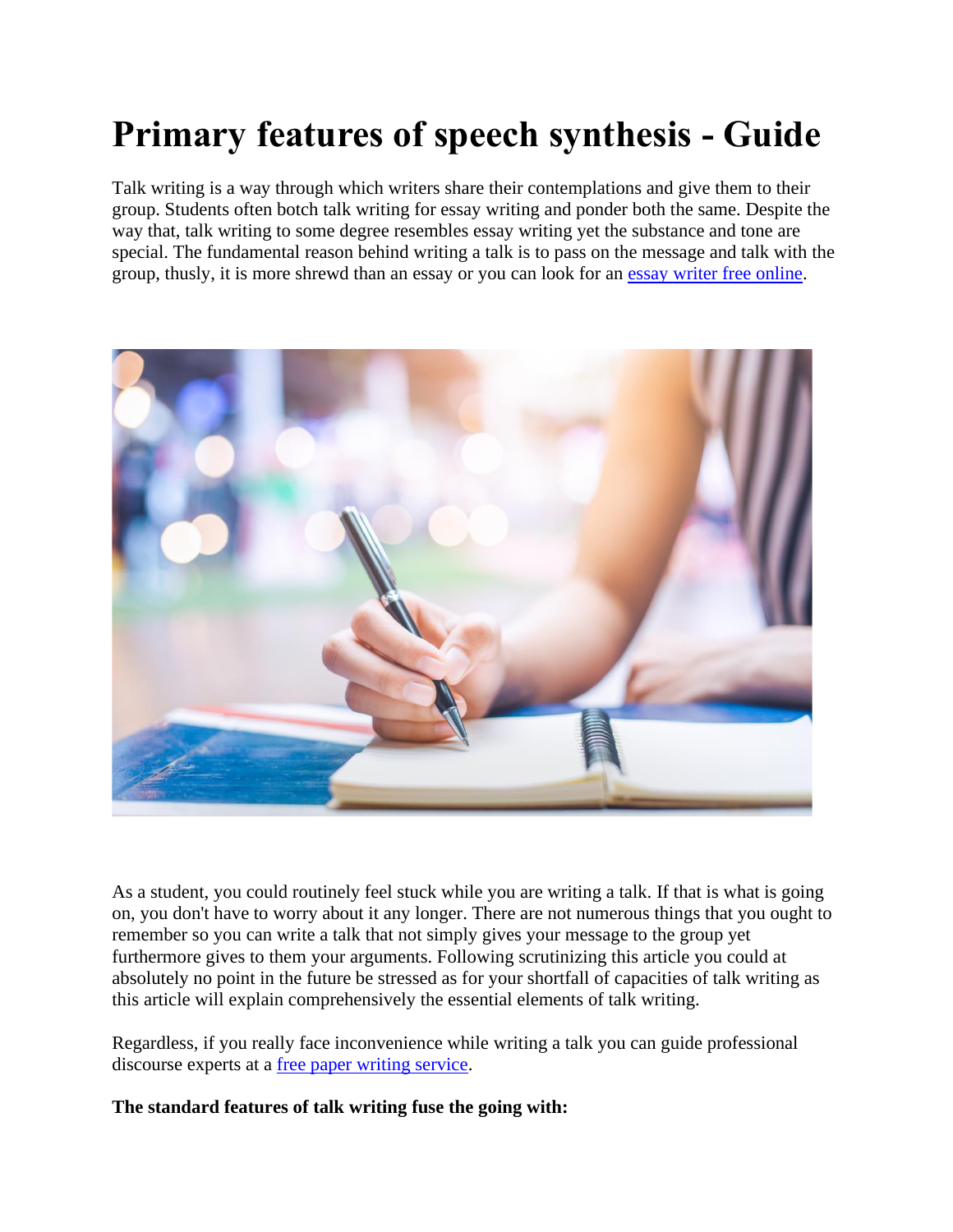#### **Show**

This is the above all linguistic component writing. The standard feature which ought to be remembered for the show part is the 'Catch or thought grabber'. It fosters the interest of the group in paying regard for the essential worries that the speaker will share either against the topic or on its side. The catch can be a statement, a notable adage, depiction, or a record. Then, introduce yourself and the subject of the talk to make it clear to the group about the topic which you will look at during the talk. Right when I [write essay for me](https://www.5staressays.com/) or talk, I view the show as the trickiest piece of the write-up because it either attracts your group or makes them uninterested in examining or paying consideration regarding your talk.

#### **The usage of informal language**

Yet the essential justification behind talk is to give the message, yet the language and the tone shouldn't be extraordinarily nice. The words, articulations, and sentences should be meticulously thought up so they can deal with the idea of language. A talk clarified in a knowledgeable manner unequivocally influences the crowd members and it is most likely going to convince the group with respect to the choice of the orator.

#### **Clear Message and theme**

While writing a talk, take remarkable thought of writing it clearly and momentarily with the objective that it can give the arranged message to the group really. An ambiguous talk, made whimsically with no model or progression can cause disappointment in passing on the message. The theme of the talk should be communicated to the group so they wouldn't remain in lack of definition concerning what they should anticipate that while scrutinizing or paying consideration should the talk.

#### **Fitting for the ideal vested party**

One critical element of talk is that you should contemplate the objective gathering while at the same time writing a talk. As a professional [essay writer free,](https://www.collegeessay.org/) I know how fundamental knowing your group is. Swarm examination should be done before starting writing a talk which ought to incorporate get-together knowledge about the group, age social affairs, regard framework, convictions, and suspicions for the group. This will fundamentally help you write a talk that is knowledgeable and easily gives the choice to the group. To perceive how to attract the group while you talk, then, noticing extraordinary orators like Nelson Mandela, and Steve Jobs would help you encourage verbal capacities close by making you discover with respect to how to address your group during the talk preparation.

#### **Captivating and motivating**

One of the fundamental features of a good talk is that it should fortify interest in the crowd members and perusers, and ought to convince them towards discovering with respect to the topic. For example, if you are writing a talk about a sensible eating schedule, you ought to in like manner uncover some knowledge into the constructive outcomes of the eating regimen on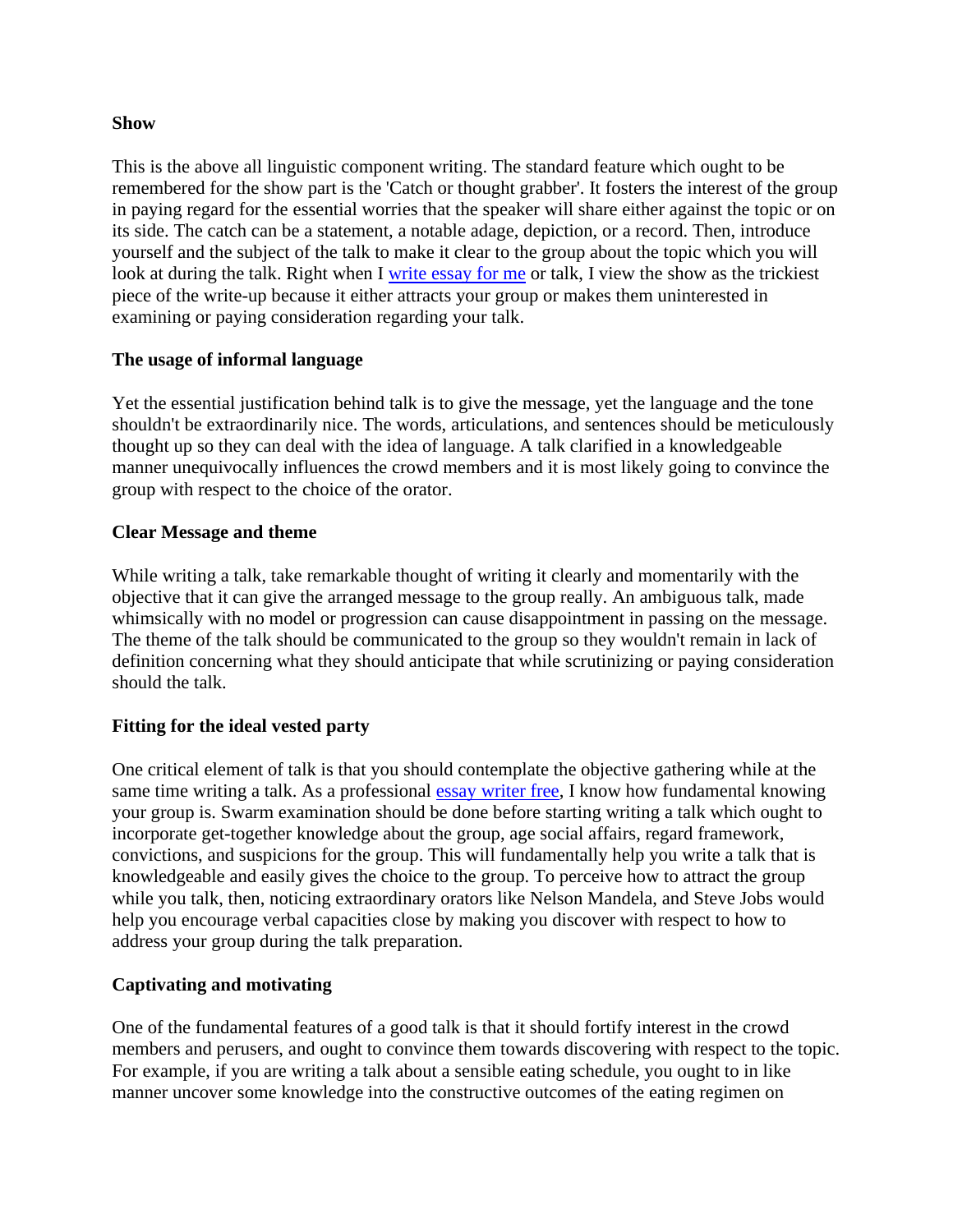physical and mental prosperity close by communicating the unfavorable consequences of being negligent with respect to the eating regimen. It will rouse the perusers or group to manage their prosperity. You can moreover recommend the ways by which your group can combine a strong eating regimen plan into their lives and in the event that you can't perform the undertaking, you can request that someone [help me write my paper.](https://www.sharkpapers.com/)

#### **Incredible sentence structure and usage of justifiable terms**

Expecting you are writing a talk about a specific issue or contemporary policy driven issues or sensible advancements, chances are your group most likely will not be especially mindful of the particular terminologies. Therefore, reliably endeavor to write the talk in a language that the group can catch with no issue. Lexical ambiguity is one of the essential driver as a result of which the perusers or the crowd members lose interest. Troublesome tongue and language can make hindrance in minimizing the guideline message of the talk in view of which it becomes moving for others to pay thought or focus on the essential message of the talk. In addition, the language should be correct. Etymological botches while writing the talk can make a terrible presentation on others.

### **Incorporate the group**

While writing a talk you should focus in on the manner that you are straightforwardly going to address the group during the talk, therefore, their involvement is important to keep them attracted and charmed by your viewpoint. Expecting you will straightforwardly address them by presenting them a request or offering a compliment or comment then it will keep them careful towards you or look for the [essay writer free](https://www.essaywriter.college/) help. Therefore, while writing a talk joining the elements to straightforwardly attract the group can help you write a respectable talk.

## **Useful Resources :**

[Why are Essay Writing Services Convenient?](https://essaywriternow.com/essay-writing-service/why-are-essay-writing-services-convenient)

[Why Do Students Turn to Online Essay Writers for Help?](https://theessaywritingservice.com/essay-writer/why-do-students-turn-to-online-essay-writers-for-help)

[Why Get Help from an Argumentative Essay Writer?](https://youressaywriter.net/essay-writer/why-get-help-from-an-argumentative-essay-writer)

[Why Hire Professional Essay Writers Online?](https://writemyessayfast.net/essay-writer/why-hire-professional-essay-writers-online)